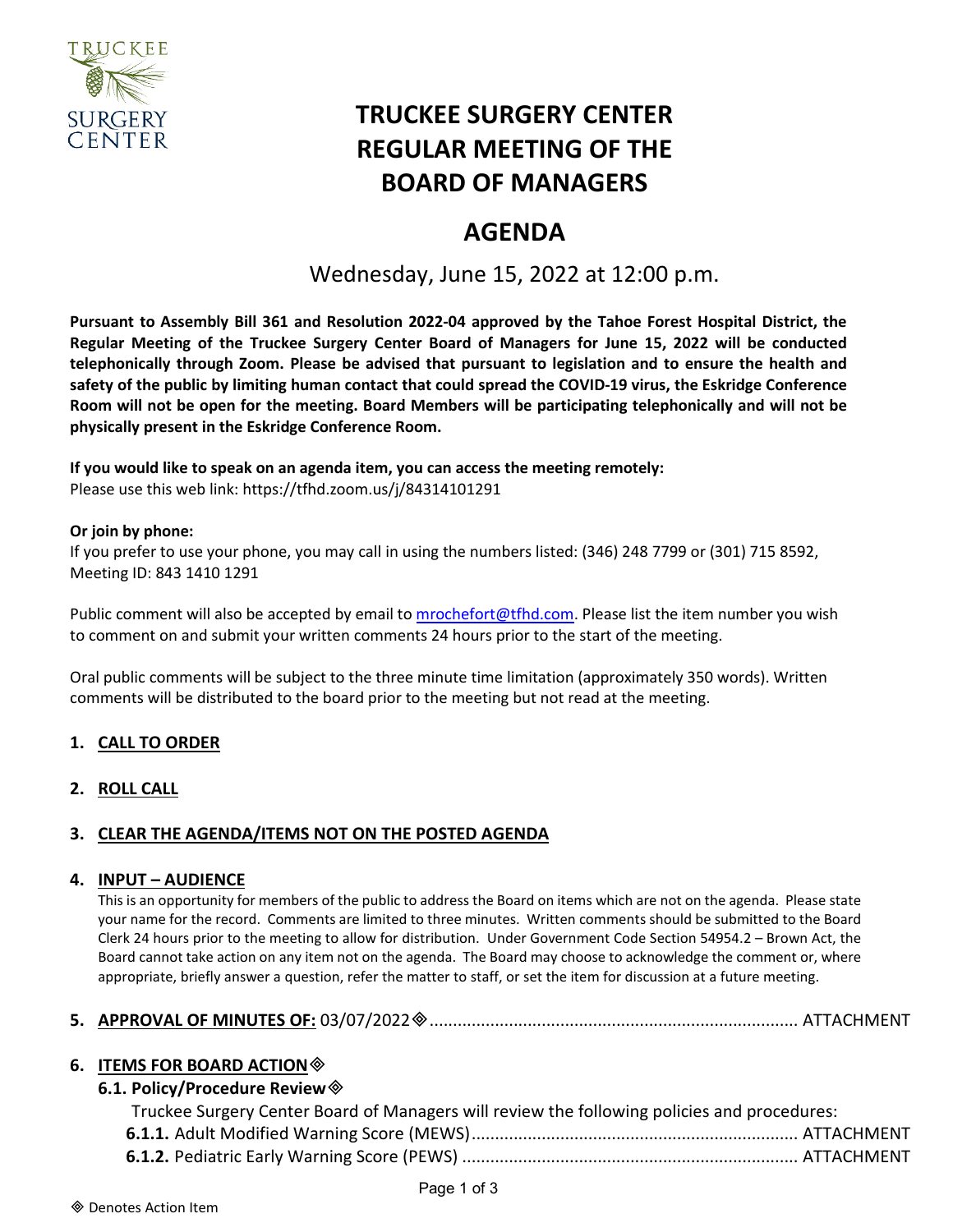| 6.2. Fiscal Year 2023 Budget  Sammann Mann Mann Mann ann ann ann an ATTACHMENT            |  |
|-------------------------------------------------------------------------------------------|--|
| Truckee Surgery Center Board of Managers will review and consider for approval the Fiscal |  |
| Year 2023 Budget.                                                                         |  |
| 6.3. Signature Approval for Payor Contracts $\otimes$                                     |  |

Truckee Surgery Center Board of Managers will consider approving TSC Administrator to execute payor contracts.

#### **7. ITEMS FOR BOARD DISCUSSION**

#### **7.1. Financial Reports**

| Truckee Surgery Center Board of Managers will review the following financial reports: |  |
|---------------------------------------------------------------------------------------|--|
|                                                                                       |  |
|                                                                                       |  |
|                                                                                       |  |
|                                                                                       |  |

#### **7.2. Fire and Disaster Drill Update**

Truckee Surgery Center Board of Managers will receive an update on recent fire and disaster drills.

#### **7.3. Facility/Equipment Update**

Truckee Surgery Center Board of Managers will receive an update on facility and equipment needs.

#### **7.4. Staffing Update**

Truckee Surgery Center Board of Managers will receive an update on staffing.

## **8. CLOSED SESSION**

**8.1. Approval of Closed Session Minutes** *03/07/2022*

#### **8.2. Hearing (Health & Safety Code § 32155**)

*Subject Matter: First Quarter 2022 Infection Control Data Summary Number of items: One (1)*

#### **8.3. Hearing (Health & Safety Code § 32155**)

*Subject Matter: First Quarter 2022 Quality Assurance Performance Improvement Data Number of items: Five (5)*

#### **8.4. Hearing (Health & Safety Code § 32155**)

*Subject Matter: First Quarter 2022 California Ambulatory Surgery Association (CASA) Benchmarking Survey*

*Number of items: One (1)*

## **8.5. Hearing (Health & Safety Code § 32155**)